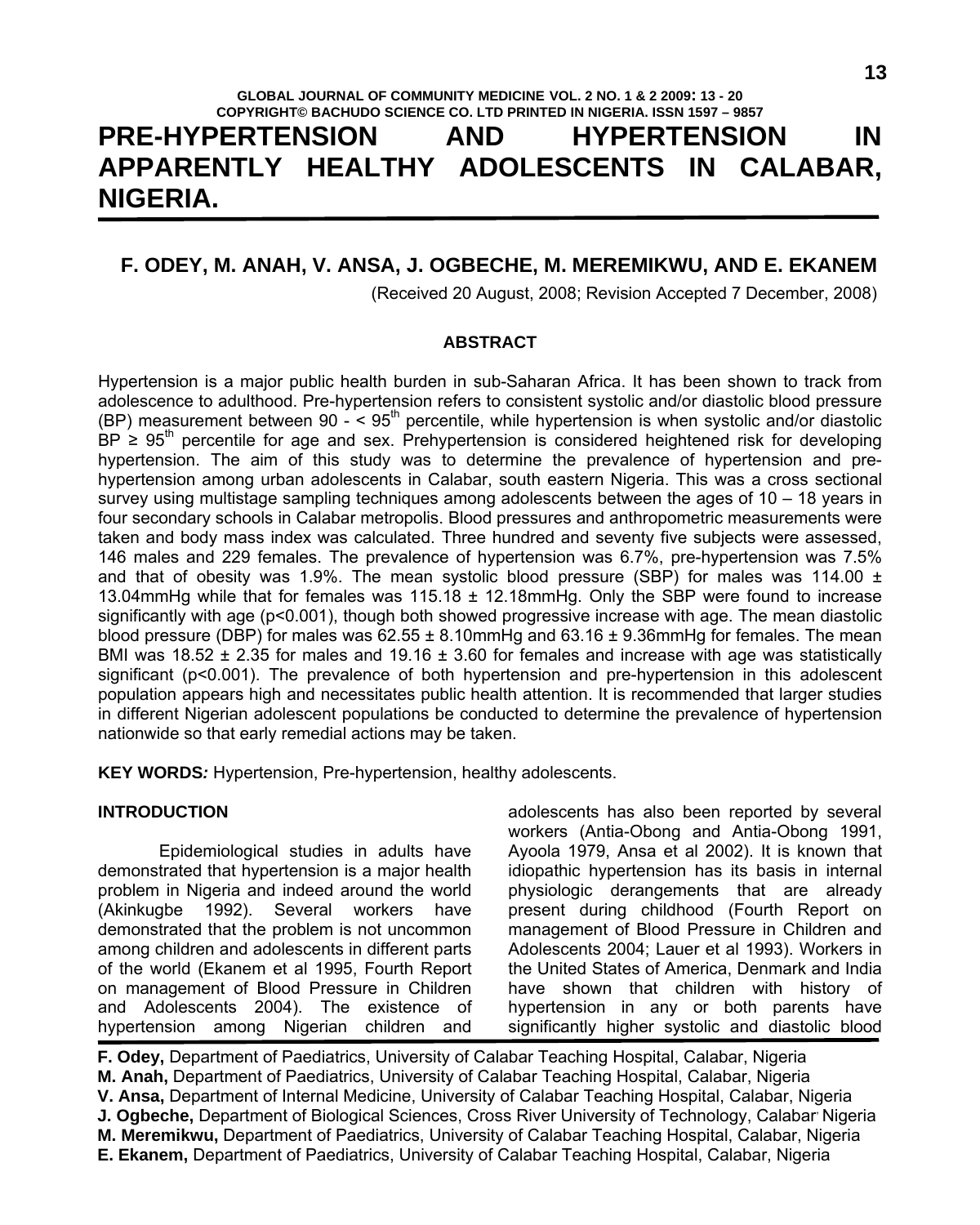pressures than those with no such family history (Lauer et al, 1984; Lauer et al, 1993). An isolated high childhood systolic blood pressure is also associated with increased risk of high adulthood blood pressure (Lauer et al, 1984; Lauer et al, 1993). Childhood hypertension has been shown not only to increase the risk of coronary heart disease later in life but also to significantly increase the morbidity and mortality during later childhood and early adult years (Lauer et al, 1993). The prevalence of hypertension among adolescents in developed countries is between 0.6-11% (Adedoyin and Adeniyi, 2001). In the tropics, prevalence of between 3.3 – 5.5% has been reported (Antia-Obong and Antia-Obong 1991, Ayoola 1979, Blankson et al 1977) for children and adolescents. In a study in Calabar, Ansa et al (2002) reported the prevalence of 3.6% among 16-18 year old adolescents.

 An adolescent is known to explore his environment excessively, crave independence and yet lack the inhibition of adulthood (WHO 1999, Nwokocha 1999, Jenkins 2000). Thus, they are exposed to factors that could increase their chances of developing hypertension such as use of contraceptive pill by females (Nwokocha 1999, Jenkins 2000) and anabolic steroids (Jenkins 2000) by males for body building to improve appearance and enhanced athletic performance. So far there's paucity of information on the prevalence of hypertension among adolescents in this environment. The aim of this study therefore was to determine the prevalence of hypertension and to correlate it with the body mass index among adolescents in Calabar.

# **SUBJECTS AND METHODS**

 This was a cross-sectional study in apparently healthy adolescents ages between 10 – 18 years in Calabar, southeastern Nigeria. The subjects were from four day-secondary schools in the two local government areas of Calabar metropolis (i.e. Calabar Municipality and Calabar South). Data was collected over two months (December 2003 to January 2004)

# **STUDY POPULATION**

 The population of Calabar was 458,374 of which 82,507 were school-age children in 2003 (NPC 1992). There were 13 Government owned secondary schools in Calabar Municipal L.G.A. and 6 secondary schools in Calabar South L.G.A. with overall population of 23,117 students in the entire Calabar Metropolis during the 2002/2003

school year (Office records and personal communication with the Chairman, Post Primary Management Board, Ministry of Education, Calabar). Of the 19 government owned secondary schools in Calabar metropolis, only 4 had boarding facilities that accommodate less than 5% of the entire student population. Thus over 95% of the student population in the government secondary schools in Calabar were non-boarding students.

Sample size was calculated using the formula for determining sample size for studies with population of more than ten thousand; (Araoye 2003)

N = 
$$
\frac{Z^2 \times P \times (100 - P)}{d^2}
$$

Where  $N =$  minimum sample size required

Z = standard normal deviate set at 1.96

P = known prevalence of the disease

d = degree of accuracy

A minimum of three hundred and fifteen (315) subjects were to be recruited for the study.

# **SAMPLING TECHNIQUES**

 Multi-stage sampling technique was used in this study. In the first stage, the schools were stratified into day and boarding schools. Day secondary schools were chosen for this study. The next stage was simple random sampling in which four day secondary schools were chosen by balloting. The third stage of sampling was stratification of students into junior and senior sections based on their classes. The final sampling process involved the use of statistical table of random numbers to recruit students in their various classes using the class registers. This ensured that any student in the school could have been recruited.

 Subjects were enrolled in their various schools. Appointments for sampling and enrolment of participants were fixed at the convenience of the school authorities. School records were used to determine the number of students in each class and arm of the class which was used to calculate the number of students to be recruited**.** Half (50%) of the calculated sample size for each school was taken from the junior secondary school classes and the remaining 50% from the senior secondary school classes. Letters seeking parental consent to enlist the subjects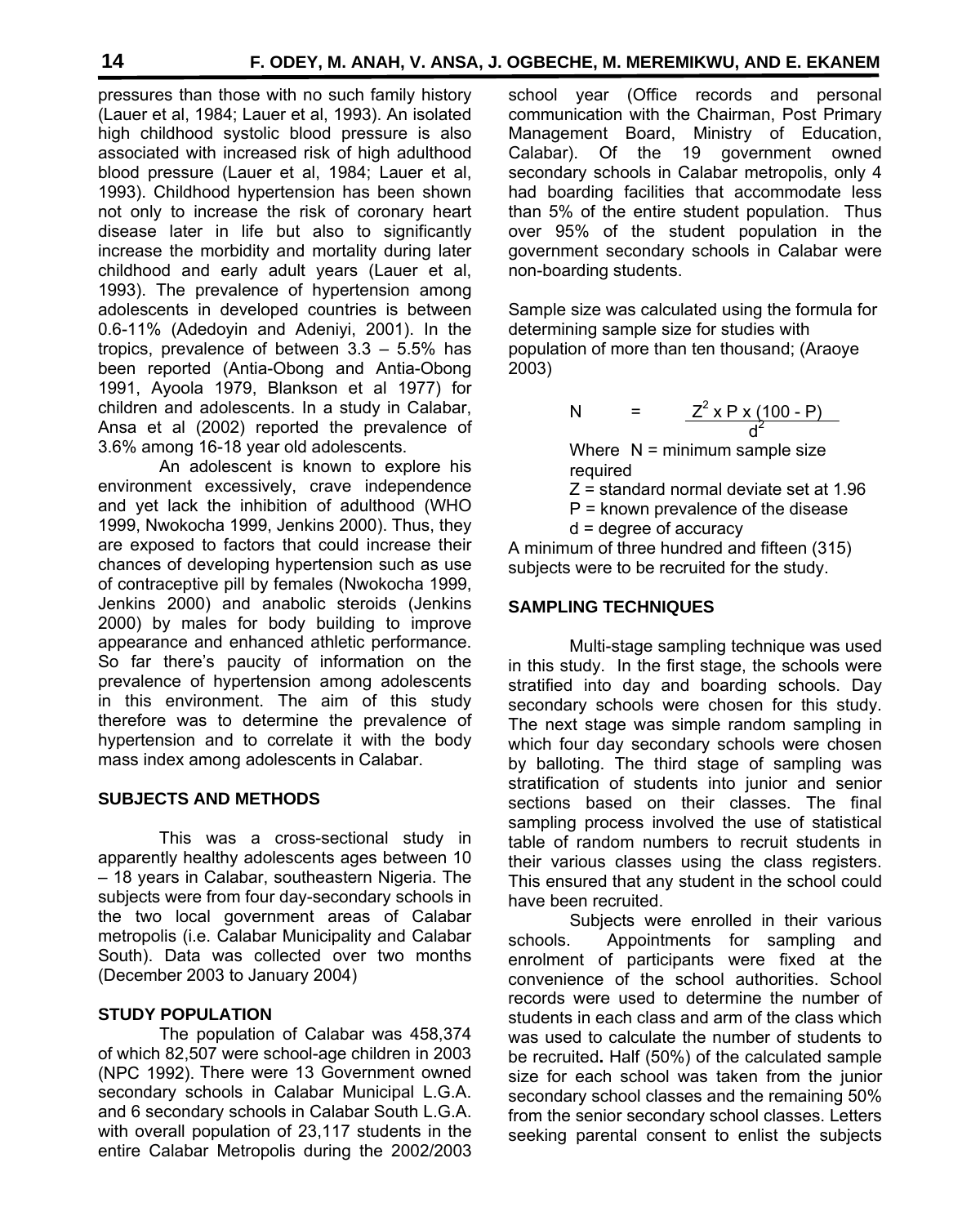were distributed through the selected students. Procedures were explained to participants to allay anxiety. Participants were enrolled in their various classes.

 Inclusion criteria were apparently healthy students within 10 – 18 years of age, parental consent and willingness of selected students to participate in the study. While students with history of use of drugs that may affect blood pressure or weight such as anti-hypertensives, corticosteroids, glucocorticoids, use of contraceptive pills in females and anabolic steroids were excluded. Willing subjects whose parents/guardians refused to give consent as well as unwilling subjects whose parents gave consent were also excluded. A pretested semistructured questionnaire was administered to recruited students. Information obtained from each subject included age at last birthday and this was confirmed from the school records. Other data obtained from the students included gender, class of study and smoking habits as well as height, weight, blood pressure, education level and occupation of both parents.

 Anthropometric measurements were taken according to the methods described by Paynter and Parkin (1991). The measurements were taken in the sickbay of the schools. Weight was measured using a calibrated bathroom weighing scale to the nearest 0.5kg. The bathroom scale has been recommended for use in older children and adolescents where the beam balance is not available (Paynter and Parkin 1991) and has been used with reliable results (Antia-Obong and Antia-Obong 1991 and Andy et al 1985). Subjects were asked to stand on the weighing scale without shoes while wearing light clothes. They were instructed to remain upright on the scale with the upper limbs by the sides of the body, while the weight was read and recorded. It was ensured that the pointer was at the zero mark before measurements were taken for each subject. A standard 40kg weight was used to confirm the weight on the measuring scale after every  $20<sup>m</sup>$ subject to ensure precision.

 Height was measured using an erect metric rule placed against a perpendicular wall (Paynter and Parkin 1991). The subjects stood

erect, barefooted, heels together against bottom of the wall behind as well as the buttocks, shoulders and head equally touching the wall, and chin raised. They were asked to look straight ahead, to make themselves as tall as they can and to take a deep breath. A head-piece was then made to rest on the head of the subject and held firmly to the wall at right angle as the subject was asked to move from under the head-piece. The height was read from under the headpiece on the calibrated metric rule placed against the perpendicular wall. The weights were confirmed by the lead author on every  $20<sup>th</sup>$  subject to ensure accuracy.

 The Quetelet Index or Body Mass Index (BMI) was also calculated from the height and weight already measured using the formula (Paynter and Parkin 1991).

QI = Weight (kg)  $[Height (m)]<sup>2</sup>$ 

BMI calculated as shown above and plotted on the international BMI charts which have been found suitable for developing countries (Kow 1991).

Obesity was defined as BMI  $\geq 95^{\text{th}}$ percentile for age and sex while overweight was defined as BMI greater than  $85<sup>th</sup>$  but less than  $95<sup>th</sup>$  percentile for age and sex (Paynter and Parkin 1991). Underweight was similarly defined as BMI below the  $5<sup>th</sup>$  percentile for age and sex. The table below shows classification of the BMI.

| Classification Body Mass Index (for age and |                                            |  |  |
|---------------------------------------------|--------------------------------------------|--|--|
| sex)                                        |                                            |  |  |
| Indomination                                | $\sim$ $\epsilon$ <sup>th</sup> noroontilo |  |  |

| Underweight | $< 5th$ percentile                         |
|-------------|--------------------------------------------|
| Normal      | $5 - 85^{\text{th}}$ percentile            |
| Overweight  | $> 85th$ but < 95 <sup>th</sup> percentile |
| Obesity     | $\geq 95^{\text{th}}$ percentile           |

**BLOOD PRESSURE:** Blood pressure (BP) levels were defined in this study as recommended by the  $4<sup>th</sup>$  report on the diagnosis, evaluation and treatment of high blood pressure in children and adolescents (Fourth Report on management of BP in Children and Adolescents 2004) and reference values computed by Andy et al (1985) for Nigerians in the first two decades of life and summarized as shown below;

| Blood pressure level | Average Systolic and/or Diastolic BP for age and sex |
|----------------------|------------------------------------------------------|
| Normal               | $< 90th$ percentile                                  |
| Pre-hypertension     | ≥90 <sup>th</sup> but <95 <sup>th</sup> percentile   |
| Hypertension         | $\geq 95^{\text{th}}$ percentile                     |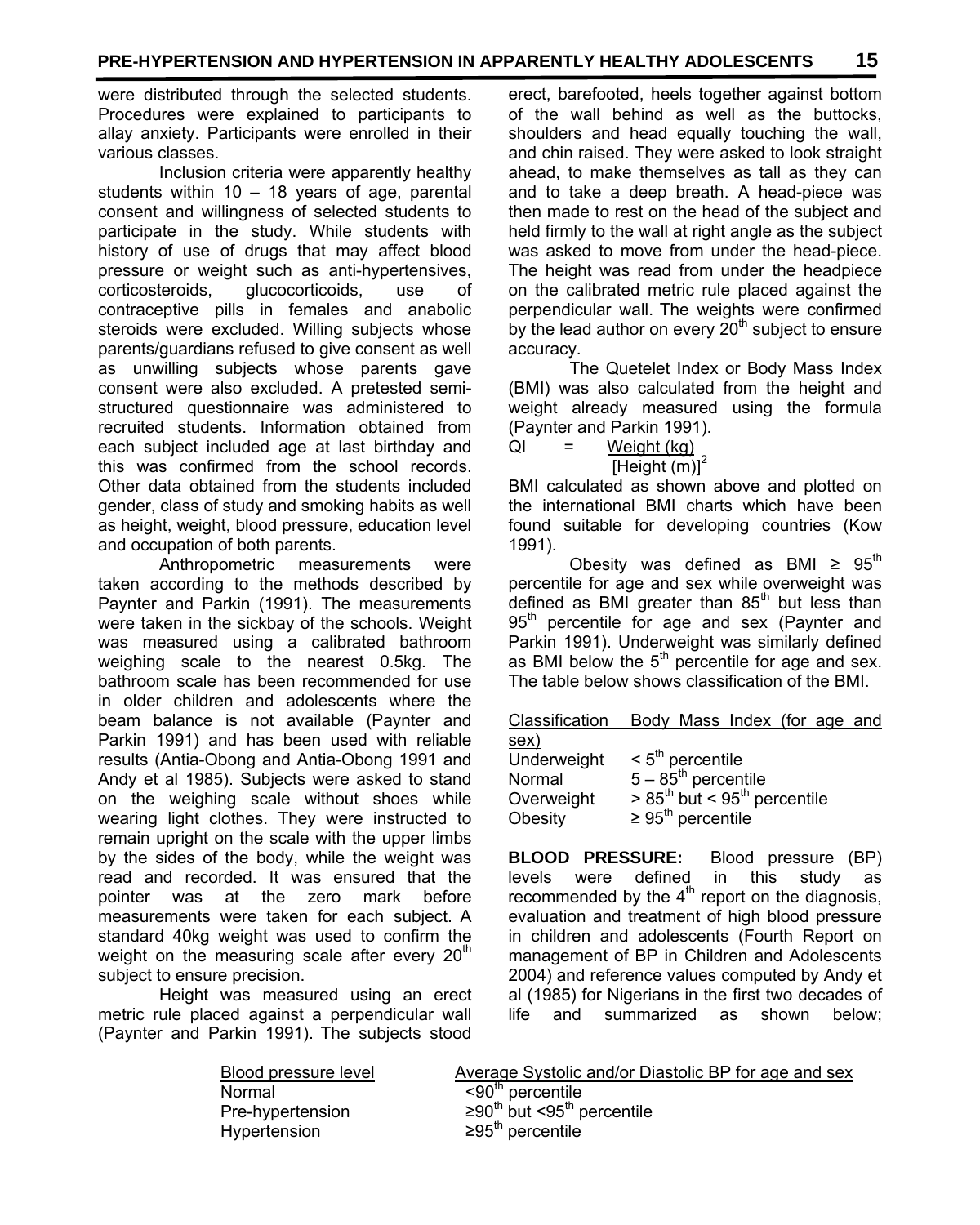The blood pressure was measured using a standard mercury sphygmomanometer (Accouson, England). The cuff size covered approximately two-thirds of the length of the upper arm with the cuff about 2.5cm above the antecubital fossa (Fourth Report on management of BP in Children and Adolescents 2004). The sphygmomanometer cuff was applied evenly and snugly to the upper two thirds of the right arm. The subjects were seated in a room for about 5 minutes, the back was supported, feet on the floor and right arm supported, cubital fossa at heart level. Each reading was taken three times at five minutes interval and the average of the three readings was recorded. Measurements were taken to the nearest 2mmHg. The first, fourth and fifth Korotkoff phases were noted. The first and fourth Korotkoff sounds were taken as the systolic and diastolic pressures respectively as recommended by the  $4<sup>th</sup>$  report on the diagnosis, evaluation and treatment of high blood pressure in children and adolescents (Fourth Report on management of BP in Children and Adolescents 2004). Measurements obtained were plotted on the BP charts computed for Nigerians in the first two decades of life by Andy et al (1985). Subjects whose SBP and/or DBP were between 90 -  $<$ 95<sup>th</sup> percentile for age and sex were labeled pre-hypertensive while those whose BP were  $\geq 95^{\text{th}}$  percentile for age and sex on the BP charts were described as hypertensive (Andy et al 1985). To ensure quality control in blood pressure measurement, a paediatric cardiologist also measured BP in a tenth of the sample size and the BP measurements he recorded were comparable to those of other study team members.

**ETHICAL ISSUES:** The study was approved by the Ethical committee of the University of Calabar Teaching Hospital (UCTH). Permission was also obtained from the Cross River State Ministry of Education to involve students in the state owned secondary schools. Finally, informed consent was also obtained from parents and only willing subjects participated in the study i.e. no form of force or coercion was applied nor matter how subtle.

**DATA ANALYSIS:** Data were analysed using EPI Info 2002 and Statistical Package for Social Sciences (SPSS) software (version 11.0) by a biostastician. Distributions were described as Mean and standard deviation (SD). The analysis of variance (ANOVA) technique was used for comparison of means of continuous variables, with F-statistic as the test of significance. Odds ratio and chi-square were also computed for categorical variables using the EPI-2002 STAT-CAL two by two tables. Pearson's correlation coefficient was used to describe the association between the variables and age. The 95% confidence intervals were determined for correlation co-efficient. The level of statistical significance was fixed at p < 0.05.

## **RESULTS**

 Four hundred and fifty forms were distributed through the students to their parents for consent. Three hundred and ninety forms were returned with parental consent giving the response rate of 86.7%. A total of 15 students declined participation in spite of parental consent and so were excluded from the study. Data was only collected from the willing students with parental consent. Data analysis was carried out on 375 subjects with complete physical data.

#### **DEMOGRAPHIC CHARACTERISTICS OF STUDY POPULATION**

Age and Sex Distribution: Table I shows age and sex distribution of the subjects. Their ages ranged from  $10 - 18$  years, the median age was 15 years and the mean age  $14.67 \pm 1.94$  years. There were 146(38.9%) males and 229(61.1%) females giving a male to female ratio of 1:1.6. The median age for the males was 15 years and mean age was  $14.68 \pm 2.05$  years while the median age for the females was also 15 years and mean was  $14.66 \pm 1.80$  years.

### **MEAN VALUES OF BLOOD PRESSURE AND BODY MASS INDEX**

The mean systolic blood pressure (SBP), diastolic blood pressure (DBP) and body mass index (BMI) are shown in Table II. Both SBP and DBP showed a progressive increase with age although only the increase in SBP was statistically significant (p<0.01). The SBP ranged from 108.22  $\pm$  11.64 at 13 years to 119.92  $\pm$ 12.64 at 18 years. The mean DBP ranged from 58.04 at 10 years to 65.54 at 18 years. The BMI increased progressively from 15.82 ± 1.02 at 10 years to 20.38  $\pm$  2.26 at 18 years and it's increase with age was statistically significant (p<0.01). The mean BMI values for the females was higher than that of the males ( $p = 0.05$ ).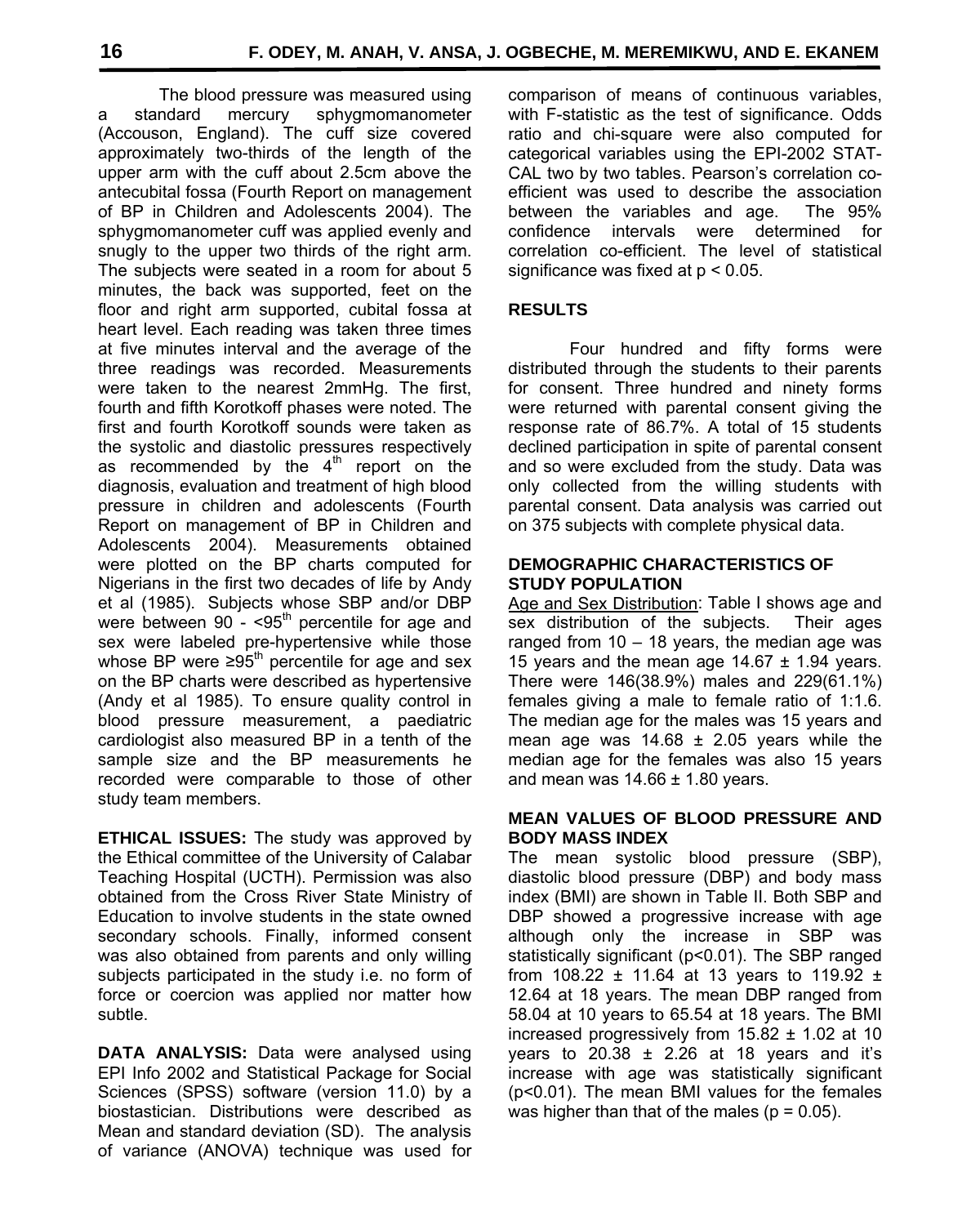#### **PREVALENCE OF PRE-HYPERTENSION AND HYPERTENSION**

The prevalence of hypertension was 6.7% (25 of 375) and was made up of 6.1% (9 of 146) males and 7.0% (16 of 229) females (Table III). The difference in the prevalence of hypertension between the sexes was not statistically significant  $(p = 0.75)$ . The prevalence of pre-hypertension was 7.5% (males 6.8% and females 7.9%), the difference between the sexes was not statistically significant (p=0.83). The prevalence of prehypertension was 7.5% (28 of 375), constituting 6.8% of males and 7.9% of the females.

# **PREVALENCE OF OBESITY**

The prevalence of obesity was 1.9% (7 of 375). Five (2.2%) females and 2(1.4%) males were obese (Table IV). The difference in the prevalence of obesity between the sexes was not statistically significant ( $p = 0.57$ ). The proportion of overweight for all the subjects in this study was 2.4% and was higher in females (3.4%) than males (1.4%).

|       | Age (years) | <b>Males</b>   | <b>Females</b> | Total          |
|-------|-------------|----------------|----------------|----------------|
|       |             | $n\frac{6}{6}$ | $n\frac{6}{6}$ | $n\frac{6}{6}$ |
| 10    |             | 2(1.4)         | 2(0.9)         | 4(1.1)         |
| 11    |             | 7(4.8)         | 9(3.9)         | 16(4.3)        |
| 12    |             | 17(11.6)       | 18(7.9)        | 35(9.3)        |
| 13    |             | 16(11.0)       | 33(14.4)       | 49(13.1)       |
| 14    |             | 22(15.1)       | 49(21.4)       | 71(18.9)       |
| 15    |             | 33(22.6)       | 39(17.0)       | 72(19.2)       |
| 16    |             | 16(11.0)       | 36(15.7)       | 52(13.8)       |
| 17    |             | 19(13.0)       | 27(11.8)       | 46(12.3)       |
| 18    |             | 14(9.6)        | 16(6.9)        | 30(8.0)        |
| Total |             | 146(38.9)      | 229(61.1)      | 375(100)       |

# **Table I: Distribution of Subjects by Gender and Age**

#### **Table 2: Mean Values of Blood Pressure and Body Mass Index by Age**

| Variable                           | 10-11<br>$n=4$ | $11 - 12$<br>$n = 16$ | 12-13<br>n=35  | Age (years)<br>$13 - 14$<br>n=49 | 14-15<br>$n = 71$ | 15-16<br>n=72 | 16-17<br>$n = 52$                                         | 17-18<br>n=46  | 18-19<br>$n = 30$    | <b>ANOVA</b><br>(F.stat) | p        |
|------------------------------------|----------------|-----------------------|----------------|----------------------------------|-------------------|---------------|-----------------------------------------------------------|----------------|----------------------|--------------------------|----------|
| SBP MEAN 111.54<br><b>SD</b>       | 6.04           | 11.62                 | 13.64          | 11.64                            | 11.46             | 11.44         | 110.58 111.32 108.22 111.46 117.14 117.72 117.52<br>13.58 | 11.34          | 119.92 5.01<br>12.64 |                          | $0.001*$ |
| DBP MEAN 58.04 61.62<br><b>SD</b>  | 4.32           | 7.86                  | 62.32<br>10.04 | 60.28<br>7.36                    | 64.26<br>8.38     | 63.12<br>8.46 | 62.24<br>10.30                                            | 64.18<br>10.34 | 65.54<br>7.66        | 1.47                     | 0.17     |
| <b>BMI MEAN 15.82</b><br><b>SD</b> | 1.02           | 17.58<br>2.28         | 17.04<br>3.80  | 17.52<br>3.18                    | 18.58<br>3.20     | 19.44<br>3.52 | 18.22<br>2.32                                             | 19.76<br>2.04  | 20.38<br>2.26        | 6.99                     | $0.001*$ |

| Kev: | BMI     | $=$ | Body Mass Index                  |
|------|---------|-----|----------------------------------|
|      | SRP     | $=$ | Systolic Blood Pressure (mmHg)   |
|      | DRP     | $=$ | Diastolic Blood Pressure (mmHg)  |
|      | $\star$ | $=$ | <b>Statistically Significant</b> |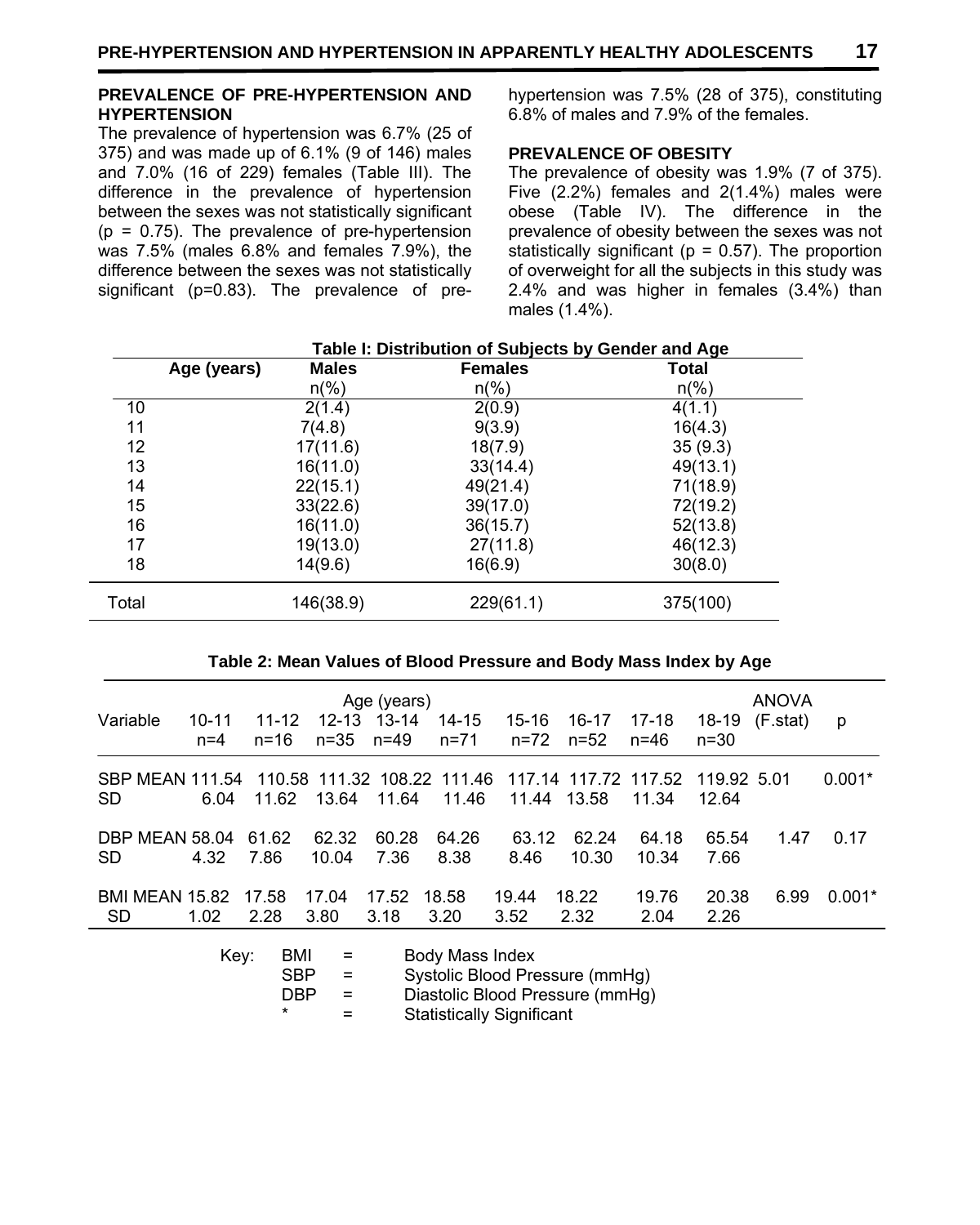| Table 3: Distribution of Pre-hypertension and Hypertension |    |                 |    |                   |    |                    |      |      |
|------------------------------------------------------------|----|-----------------|----|-------------------|----|--------------------|------|------|
|                                                            |    | Male<br>(n=146) |    | Female<br>(n=229) |    | TOTAL<br>$(n=375)$ | ХЧ   | P    |
|                                                            | #  | %prev           | #  | %prev             | #  | %prev              |      |      |
| Pre-Hypertension                                           | 10 | 6.8             | 17 | 7.9               | 28 | 7.5                | 0.04 | 0.83 |
| Mixed Systolic & Diastolic<br>hypertension                 |    | 4.8             | 13 | 5.6               | 20 | 5.3                | 0.14 | 0.71 |
| <b>Isolated Systolic hypertension</b>                      |    | 0.7             | 2  | 0.9               | 3  | 0.8                | 0.04 | 0.84 |
| Isolated Diastolic hypertension                            |    | 0.7             |    | 0.4               | 1  | 0.5                | 0.10 | 0.74 |
| Total subjects with hypertension                           | 9  | 6.1             | 16 | 7.0               | 25 | 6.7                | 0.10 | 0.75 |

#### **Table 3: Distribution of Pre-hypertension and Hypertension**

|   | $=$ | number affected       |
|---|-----|-----------------------|
|   |     | percentage prevalence |
|   |     | Chi Square            |
| р |     | p value               |
|   |     | %prev = $x^2 =$       |

#### **Table 4: Prevalence of Hypertension and Obesity in the Participants**

| <b>Risk factor</b> | Male<br>$(n = 146)$<br>%prev<br># | Female<br>$(n = 229)$<br># %prev | Total<br>$(n=375)$<br>%prev<br># | <b>Odds Ratio</b><br>(95% CI) | $\chi^2$ | p    |
|--------------------|-----------------------------------|----------------------------------|----------------------------------|-------------------------------|----------|------|
| <b>HBP</b>         | 6.1<br>9                          | 7.0<br>16.                       | 6.7<br>25                        | $1.15(0.51 - 2.55)$           | 0.10     | 0.75 |
| <b>OBESITY</b>     | 2<br>1.4                          | 2.2<br>5                         | 1.9<br>7 <sup>7</sup>            | $0.62(0.08 - 3.67)$ 0.32      |          | 0.57 |
| KEY:               | <b>HBP</b><br>$=$<br>#<br>$=$     | Hypertension<br>number affected  |                                  |                               |          |      |

| $%$ prev = | Prevalence in study population |
|------------|--------------------------------|
| СI         | Confidence Interval            |
| 2.         | $\sim$ $\sim$ $\sim$           |

*X2* = Chi Square

 $p = p$  value

#### **DISCUSSION**

 The prevalence of hypertension in this study was 6.7% with more female (7.0%) than male (6.1%) being hypertensives. Although this prevalence is high, it is within the reported literature prevalence of 0.6 – 11% in children and adolescents (Adedoyin & Adeniyi 2001, Ansa et al 2002). Ekanem et al (1995) had reported prevalence of 3.1% in Adim, a rural community about 100 km north of Calabar. Their report was also from a cross sectional study. Since the blood pressure of urban dwellers has been shown to be higher than those of rural inhabitants (Adedoyin & Adeniyi 2001), it is not surprising that the prevalence is higher in these urban adolescents than that from a rural community (Ekanem et al 1995). Although, blood pressures of these adolescents couldn't be repeated, (a limitation that could affect the interpretation of this study), the findings support the global trend of rising study was 6.7% with more female  $(7.0%)$  than male  $(6.1%)$  being hypertensives. Although this prevalence is high, it is within the reported literature prevalence of  $0.6 - 11%$  in children and adolescents (Adedoyin & Adeniy male (6.1%) being hypertensives. Although this true prevalence of pre-hypertension in prevalence of 0.6 – 11% in children and than the 11.1% reported by Ostrowska-Nawarycz indelecture prevalence of 0.6 – 11% in children an

prevalence of hypertension among adolescents (Fourth Report on management of BP in Children and Adolescents 2004, Kitai et al 2007 and Murtner et al 2004.).

this study is 7.5% although this value is lower this study is 7.5% although this value is lower than the 11.1% reported by Ostrowska-Nawarycz et al (2007) from Poland and 9.5% reported by McNiece et al (2007) among USA adolescents in Houston schools respectively. In the study from Poland (Ostrowska-Nawarycz et al 2007), the prevalence of overweight was 15.1% while obesity was 3.7% compared to that of 1.9% seen among adolescents in this study. Also the report from Poland involved both children and adolescents unlike this study which was limited to adolescents. The prevalence of overweight was 18.1% (prevalence of obesity was not reported) in the study from Houston. Thus the higher level of obesity partly explains the difference in the prevalence of pre-hypertension between these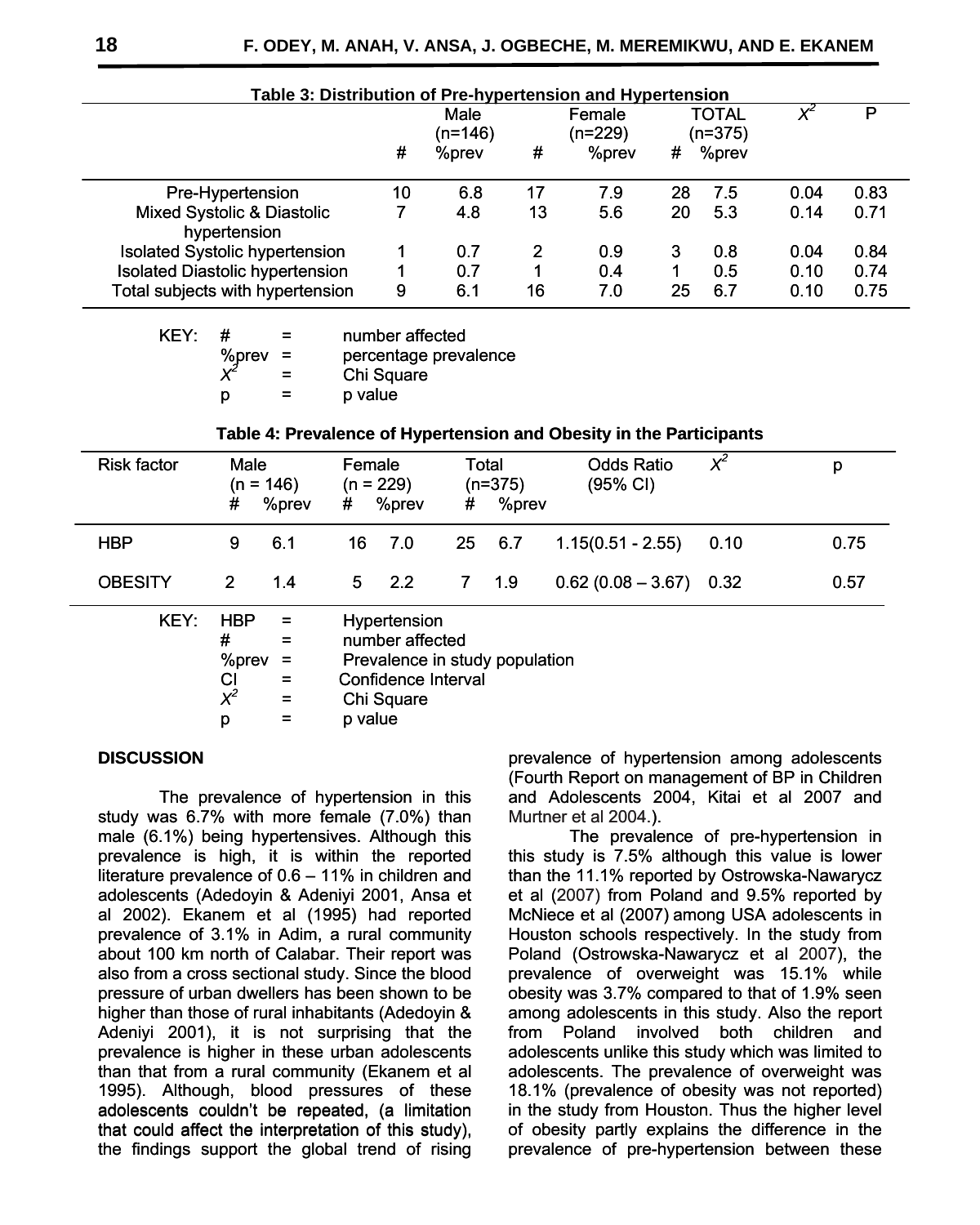studies. In a national database study which reviewed the blood pressure of over 400,000 subjects in Israel (Kitai et al 2007) >12% of adolescents were pre-hypertensive and this frequency should not be overlooked. When tracked, many of these pre-hypertensives went on to develop hypertension (Murtner et al 2004).

 This study shows a significant progressive increase in SBP from 10 to 18 years of age. The mean DBP on the other hand did not show significant increase with age. This is in keeping with work done among Nigerian School children in Ibadan (Antia-Obong and Antia-Obong 1991). The findings of this study are consistent with other studies that found no significant difference in BP of adolescents between the genders (Fourth Report on management of BP in Children and Adolescents 2004; Antia-Obong and Antia-Obong 1991 and Ayoola 1979).

 Comparison of blood pressure between studies is compounded by the various procedures for obtaining its measurements among different investigators. Some investigators record casual BP while others ensure that basal BP measurements are obtained. Some define DBP as the phase IV Korotkoff sound while others take DBP as phase V. In this study the phase IV of Korotkoff sound was used to determine the DBP because in some children the 5<sup>th</sup> korofkoff sound continues to 0mmHg (Fourth Report on management of BP in Children and Adolescents 2004). The mean SBP of 114.60  $\pm$ 12.62 mmHg reported in this study is higher than 106.5 ± 11.8 mmHg (Antia-Obong and Antia-Obong 1991) and 104.4  $\pm$  11.7 mmHg (Ayoola 1979) reported by some studies on Nigerian adolescents in urban settings. The mean diastolic BP of  $62.6 \pm 8.1$  mmHg reported in this study is similar to  $61 \pm 9$  mmHg obtained by Ayoola (1979) among adolescents but lower than the 71.6 ± 8.0 mmHg reported by Antia-Obong and Antia-Obong (1991) among school children. The present study as well as the other studies (Antia-Obong and Antia-Obong 1991, Ayoola 1979) cited above used the  $4<sup>th</sup>$  Korotkoff sound to define DBP hence it is unlikely that technique alone could explain the difference noticed. The DBP obtained in the present study is comparable to that reported by Ayoola (1979) which was also on adolescents.

 In this study, we allayed anxiety by explaining the procedures to participants. We also used familiar environment to measure the BP, all in an effort to reduce the effect of 'white coat hypertension'.

While prevalence of obesity is  $\geq 15\%$  in North America and Europe, it is not yet a problem among adolescents in this environment. It may pose some threat in the near future with increase consumption of soft drinks, junk food and lack of exercises (Ansa et al 2002). We speculate that provision of school meals should impact positively on the nutritional status of school children in this environment as it has done in other parts of the world.

## **CONCLUSION**

 We conclude that the prevalence of both pre-hypertension and hypertension among adolescents in this population is high. Efforts should be put in place to institute measures that will pick up these conditions early. Measures to treat those already affected should also be intensified. It is recommended that collaborative studies be carried out with larger samples sizes to confirm the findings of this study. We recommend physical exercises for adolescents by ensuring that provision is made for it in the school curriculum. We also recommend the incorporation of blood pressure measurements into routine assessment of adolescents when they attend clinics.

# **REFERENCES**

- Adedoyin, O. T and Adeniyi, A., 2001. Prevention of hypertension in children in the tropics. African Health J 23:16-18.
- Akinkugbe, O. O., 1992. Non-Communicable Diseases in Nigeria. Series 1. Federal Ministry of Health and Human Services, Lagos pp1-12.

Andy, J. J., Ladipo, G. O. A., Owolabi, S. P., Teniola, S. O., Ajayi, A. A., Akinola, N. O. and

- Morakinyo, O., 1991. Blood Pressure Distribution of Nigerians in the First Two Decades of life. Annals Tropical Paediatrics 5:113– 118.
- Ansa V. O., Odigwe C. O. and Ekanem E. E., 2002. Pattern of Blood Pressure in Urban Nigerian Adolescents – Experience from South-Eastern Nigerian. Global Journal of Medical sciences 1:1-8.
- Antia-Obong, O. E. and Antia-Obong, L.E., 1991. Arterial Blood Pressure of Nigerian